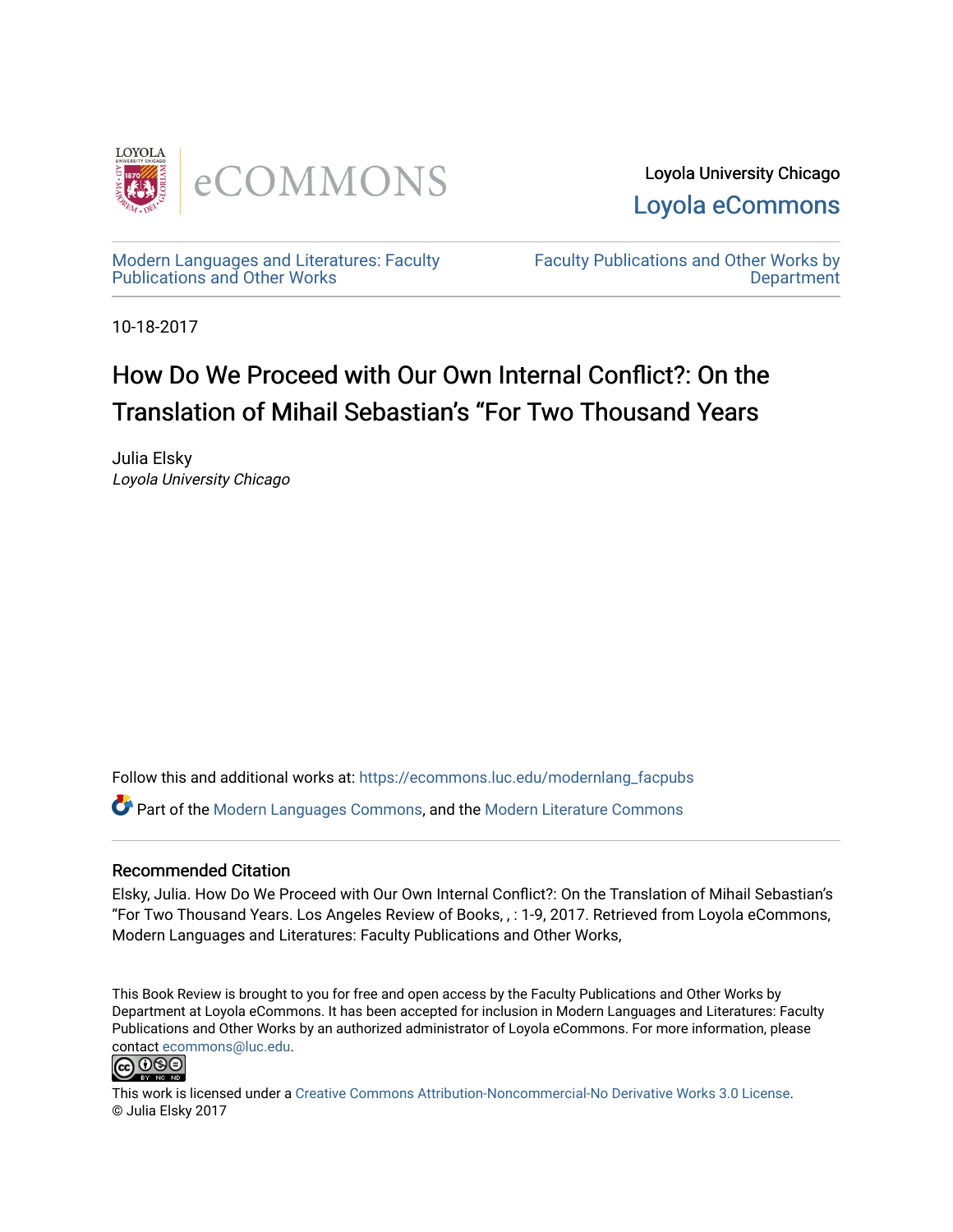# <span id="page-1-0"></span>How Do We Proceed with Our Own Internal Confict?: On the Translation of Mihail Sebasian's "For Two Thousand Years"

By [Julia Elsky](https://lareviewofbooks.org/contributor/julia-elsky)



#### OCTOBER 18, 2017

IN THE DAYS following the "Unite the Right" rally in Charlottesville, Virginia, Matthew Heimbach, one of the mos prominent neo-Nazis in the United States, came out to the local courthouse to support James Alex Fields Jr. He wore a T-shirt with a portrait of Corneliu Codreanu, founder of the Romanian fascist Iron Guard. Most Americans will not be familiar with Codreanu or even the Iron Guard. In Mihail Sebasian's subtle novel *For Two*

#### **For Two Thousand Years**

#### By Mihail Sebastian

Published 09.12.2017 Other Press 256 Pages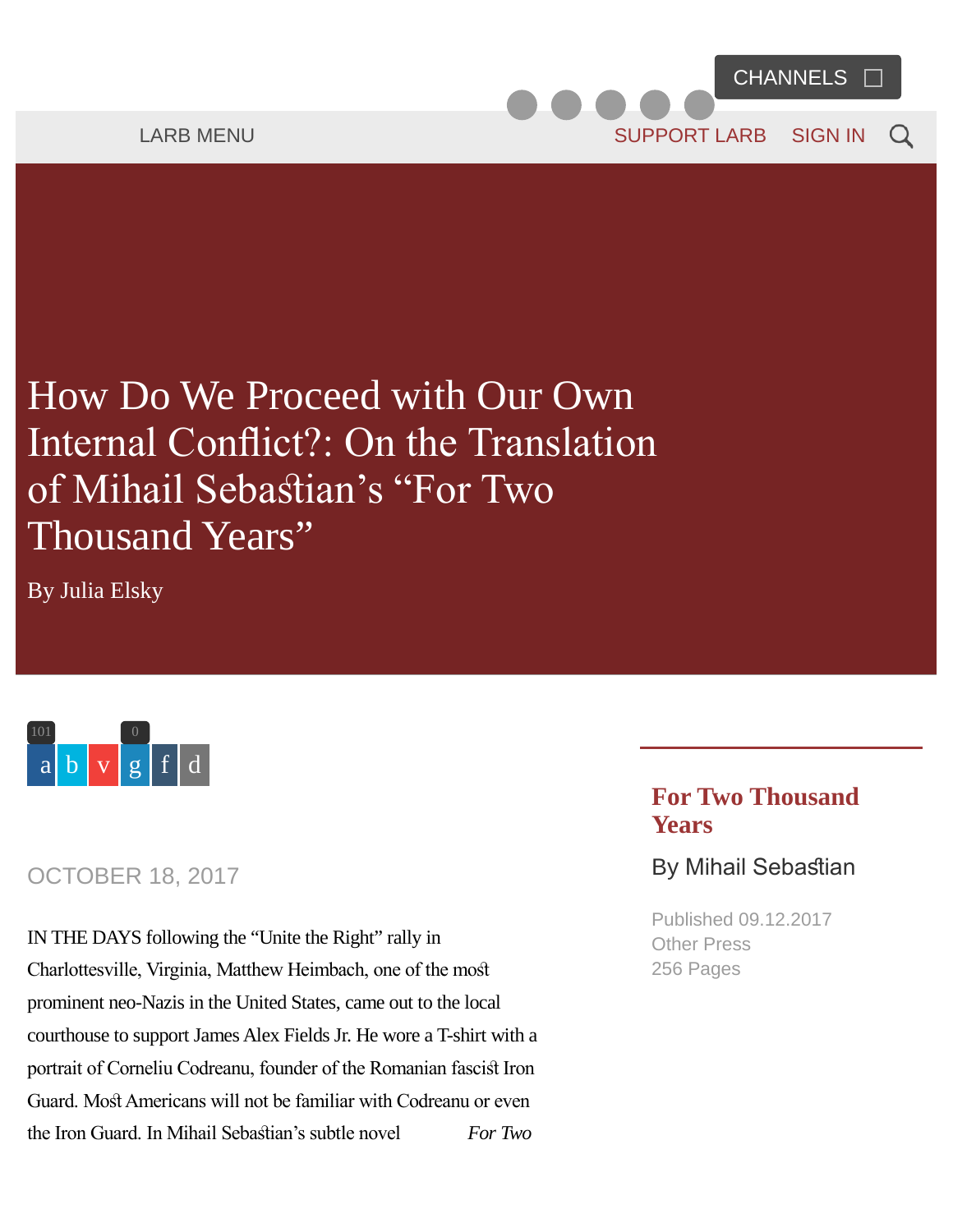*Thousand Years*, first published in Romania in 1934, Sebastian chronicles the rise of Codreanu's movement and presents us with a nuanced view of the individual caught in a time of radicalization and rising xenophobia. Philip Ó Ceallaigh's fuid translation of the novel comes to us at the right moment.

*For Two Thousand Years* is a semi-autobiographical fictional diary by the Romanian Jewish writer Mihail Sebasian (pseudonym of Iosif Hechter). It is also a roman à clef based closely on Sebasian's experiences and relationships in interwar Bucharest. The diarist, who is never named, draws us into his struggle as a Jewish intellectual during the rise of fascism. The absence of a name has the effect of both associating him with Sebasian as well as placing him in the role of an everyman Jewish Romanian. The diary is divided into six parts, or six notebooks, each kept during crucial periods of his life over the course of a decade starting in 1922. We follow him from his studies in law and then architecture at the University of Bucharest, through his architectural work that brings him to the oil felds of Uioara, the cafes of Paris, and once more back again to growing unrest in Bucharest. But Sebastian's nuanced novel does not simply decry Romanian history as another, inevitable episode in a 2,000year-old cycle of anti-Semitic violence. The srength and timeliness of this novel lie in the diaris's grappling with how to respond as an individual to what we now call hate speech and to violence on the university campus.

Sebastian himself recorded in his own journals the rise of the Iron Guard and the heady atmosphere of intellectual life in interwar Bucharest. He lived through a period of great debate about nationbuilding as Romania more than doubled in size after World War I,



**[FICTION](https://lareviewofbooks.org/sections/fiction/)** 

### RECOMMENDED

[Heidegger and Anti-Semitism Yet](https://lareviewofbooks.org/article/heidegger-anti-semitism-yet-correspondence-philosopher-brother-fritz-heidegger-exposed) [Again: The Correspondence](https://lareviewofbooks.org/article/heidegger-anti-semitism-yet-correspondence-philosopher-brother-fritz-heidegger-exposed) [Between the Philosopher and His](https://lareviewofbooks.org/article/heidegger-anti-semitism-yet-correspondence-philosopher-brother-fritz-heidegger-exposed) [Brother Fritz Heidegger Exposed](https://lareviewofbooks.org/article/heidegger-anti-semitism-yet-correspondence-philosopher-brother-fritz-heidegger-exposed) [By Adam Soboczynski](https://lareviewofbooks.org/contributor/adam-soboczynski)

[The Philosopher of Failure: Emil](https://lareviewofbooks.org/article/philosopher-failure-emil-ciorans-heights-despair) [Cioran's Heights of Despair](https://lareviewofbooks.org/article/philosopher-failure-emil-ciorans-heights-despair) By Costica Bradatan

[Multilingual Wordsmiths, Part 2:](https://lareviewofbooks.org/article/multilingual-wordsmiths-part-2-michael-hofmann-age-increasing-insufficiency) [Michael Hofmann in an Age of](https://lareviewofbooks.org/article/multilingual-wordsmiths-part-2-michael-hofmann-age-increasing-insufficiency) Increasing Insufficiency [By Liesl Schillinger](https://lareviewofbooks.org/contributor/liesl-schillinger)

[The Changing Face of Anti-](https://lareviewofbooks.org/article/changing-face-antisemitism)[Semitism](https://lareviewofbooks.org/article/changing-face-antisemitism) [By David Wolpe](https://lareviewofbooks.org/contributor/david-wolpe)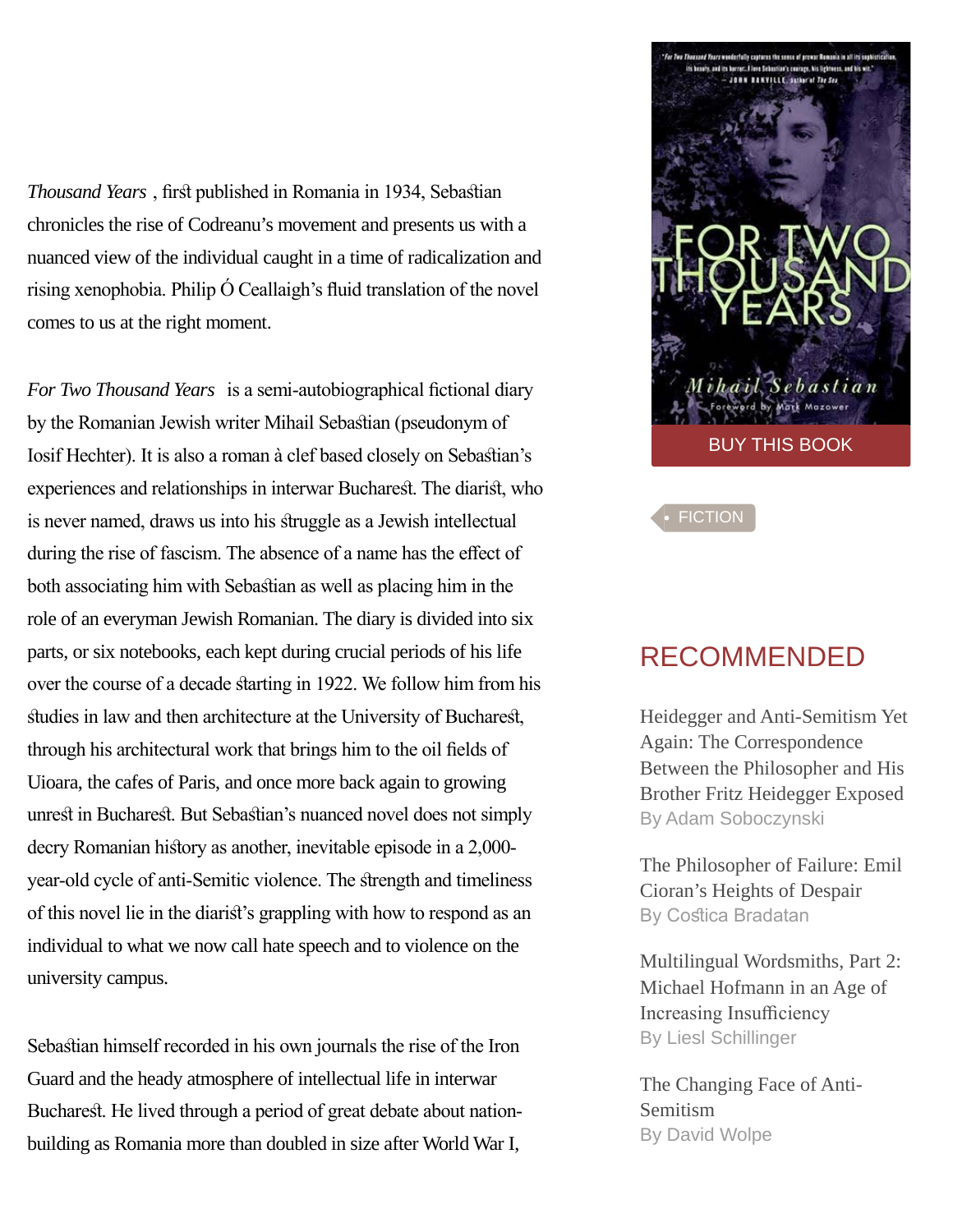incorporating Transylvania, Bukovina, and Bessarabia. Greater Romania now had a population of 30 percent ethnic minorities, including Hungarians, Germans, Ukrainians, Russians, and Jews. The 1923 consitution granted civil rights to these new minority populations and emancipated the Jews of Romania. It was a time of reform and of major expansion in universities and other cultural insitutions. In Sebasian's diaries, like in his novel *For Two Thousand Years* , we also read of the rise of nationalism and the xenophobic and anti-Semitic movement of proto-fascist students of the 1920s who viewed Jews as invading foreigners. This movement gave way to the rise of the Iron Guard in the 1930s, a fascis movement with a particular spiritual ideology demanding racial and Chrisian regeneration of Romania through violence. Sebasian, a lucid raconteur of these years, was tragically killed when he was hit by a truck as he crossed the road in 1945, on the way to give his frs university lecture. His diaries have been translated into English, and make an illuminating companion to the fictional diary *For Two Thousand Years*.

The novel opens with the days leading up to and following the December 10, 1922, riots by nationalist students at the University of Bucharest, at a time when the university was an increasingly important site for ideological debates about the nation. The unnamed diarist faces constant beatings at the Faculty of Law. The violence is at first surreal. A student sitting next to him "barks the command" to leave, he exits, and then: "It all happens decorously, ritually. Someone by the door lashes out with his fist, but it is a glancing blow." He is numb when he leaves, noticing an empty carriage passing by and the cold December air. "Everything is as it ought to be." The sentences are short here, evoking the student's startled emotions without any sentimentality. In fact the diarist often openly states that he wants to avoid sentimentality, and he does escape that trap successfully. On December 10, his Jewish friends insist on attending their courses on principle. Now the diarist is determined to remain calm even as violent rallying sudents outnumber him. There

[Romania: A Tale of Two Problems](https://lareviewofbooks.org/article/tale-two-problems) [By Alexander Clapp](https://lareviewofbooks.org/contributor/alexander-clapp)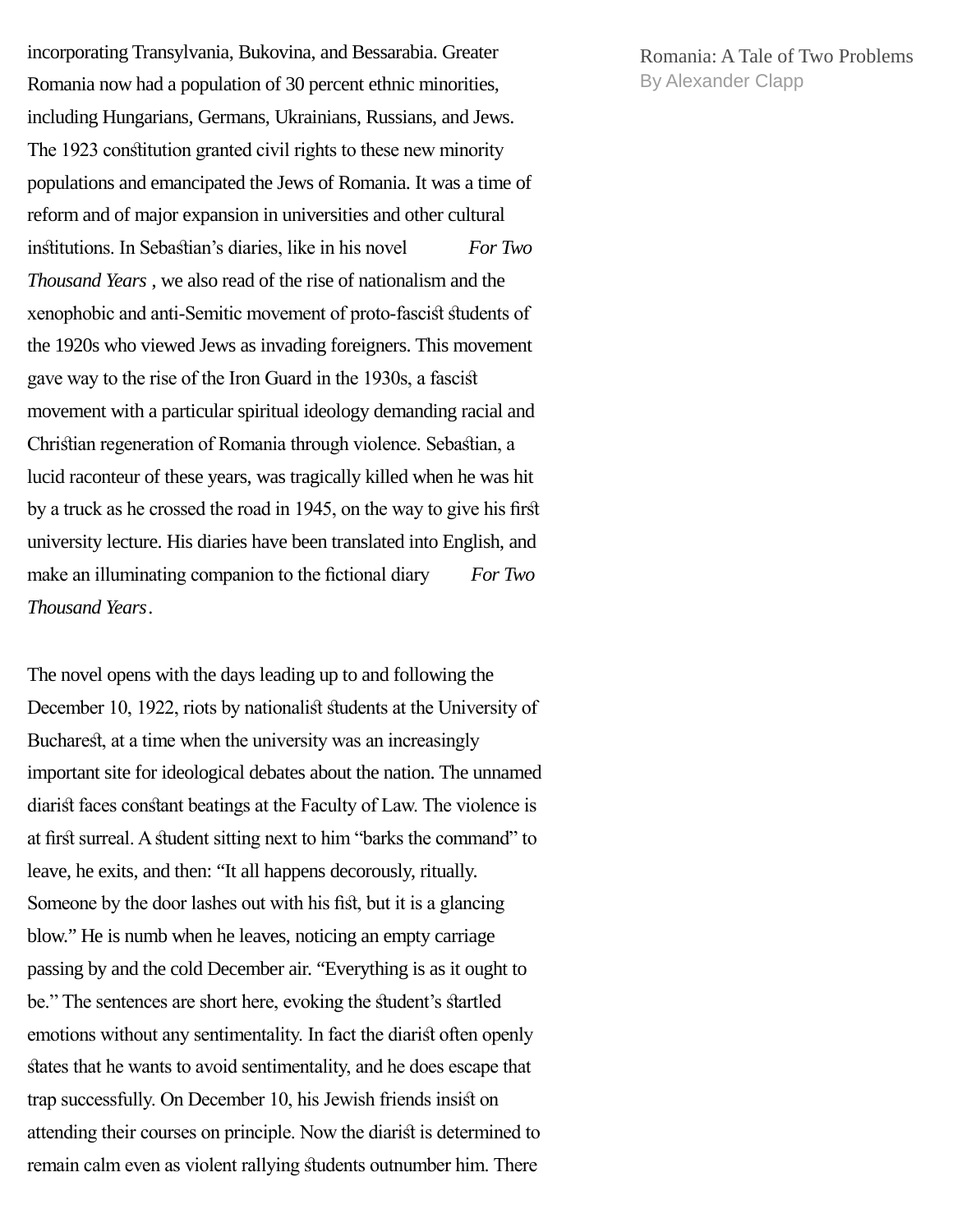If I cry, I'm lost. Clench your fists, you fool, if necessary, believe yourself to be a hero, pray to God, tell yourself you're the son of a race of martyrs, yes, yes, tell yourself that, knock your head against the wall, but if you want to be able to look at yourself in the mirror and not die of shame, don't cry. That's all I ask of you: don't cry.

He continues to attend university, even as it is under military occupation. He endures being punched and smacked while trying to enter lecture halls only to be shut out. But the diarist refuses to see himself as a martyr, and is embarrassed by his diary entry of December 10 quoted above. He reluctantly joins ranks with his fellow Jewish students who decide to enter as a unified group. That tactic also fails. He tells himself he will never be a "social revolutionary," and at the same time feels tremendous ambivalence about being Jewish. He hates the "two thousand years of Talmudism and melancholy" and craves solitude, not knowing if moving out of the dorm he shares with other Jewish sudents is an act of cowardice or courage.

Over the course of the novel, we are introduced to diferent characters who present political and cultural movements, none of which are satisfying. Among them are the diarist's two Jewish friends, the Zionist Sami Winkler and the Marxist S. T. Haim, who have endless arguments. He sees their commitment to their movements as a way of escaping their own turmoil: "It's not easy to spend days or weeks running from yourself, but it can be done."

One day the diarist escapes a menacing group on campus by ducking into a classroom. He sumbles into professor Ghi ță Bildaru's lecture and encounters a new philosophy. So shaken that he can only write down the lecture verbatim, the diarist provides us with a new voice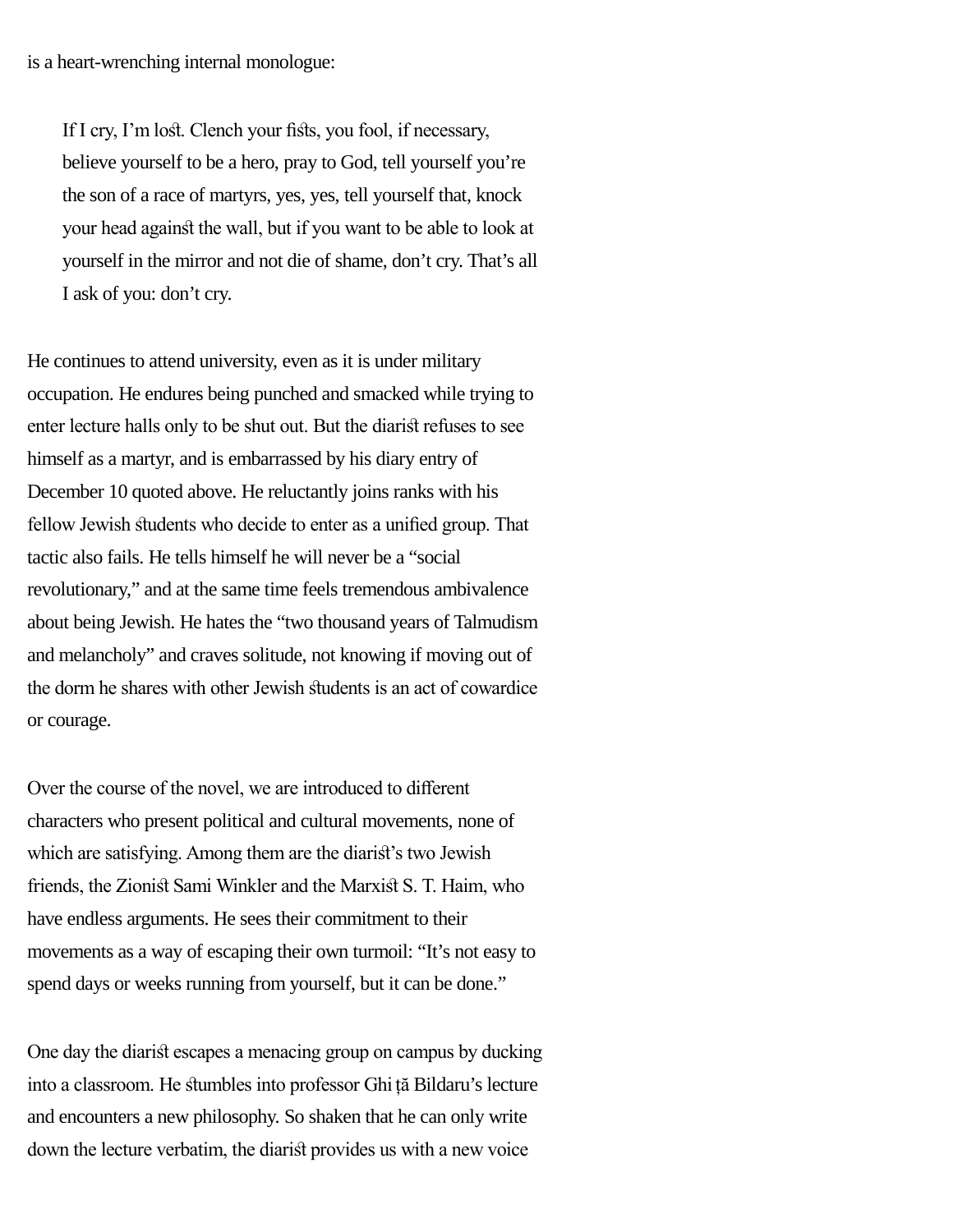within the pages of his notebook. Bildaru discusses in impassioned tones a general crisis in modern society, advocating a return to the soil in a mysical movement that rejects "a civilization based on intelligence." Later he convinces the young diarist to change his career and choose architecture as a profession that will link him to the land.

The inspiration for the character Bildaru was Sebasian's own mentor Nae Ionescu. Ionescu became a mentor to the "new generation" of nationalist students, and as he radicalized he joined Codreanu's fascist Legion. One of the major blows to Sebastian's relationship with Ionescu was the anti-Semitic preface he wrote to the Romanian edition of *For Two Thousand Years* in 1934. Ionescu calls the Jews "a foreign body." He addresses Sebasian by his legal name, Iosif Hechter, confating the author of the novel with the fictional and anonymous diarist: "You suffer because you are a Jew; you would cease to be a Jew the moment you would no longer suffer." Sebastian curiously included the preface in the original publication, although it is not printed in the Other Press edition. Sebasian explained his controversial decision in his pamphlet "How I Became a Hooligan" (1935): he had asked for a preface so he mus publish it following the "rules of the game"; not publishing it would be tantamount to censure; and fnally he went ahead with its publication because the most serious problem was not that the preface appears in print but that it was written at all to begin with. It still seems masochistic to have included the preface. On the other hand, when the reader today encounters it, she can almost hear Sebastian say: "See, this is what I'm up against."

The diarist's real point of crisis comes not in the face of the violent mob but when he is confronted with another Jewish man on a train one year after the December riots. He describes a disruption on the train while traveling to his hometown of Brăila: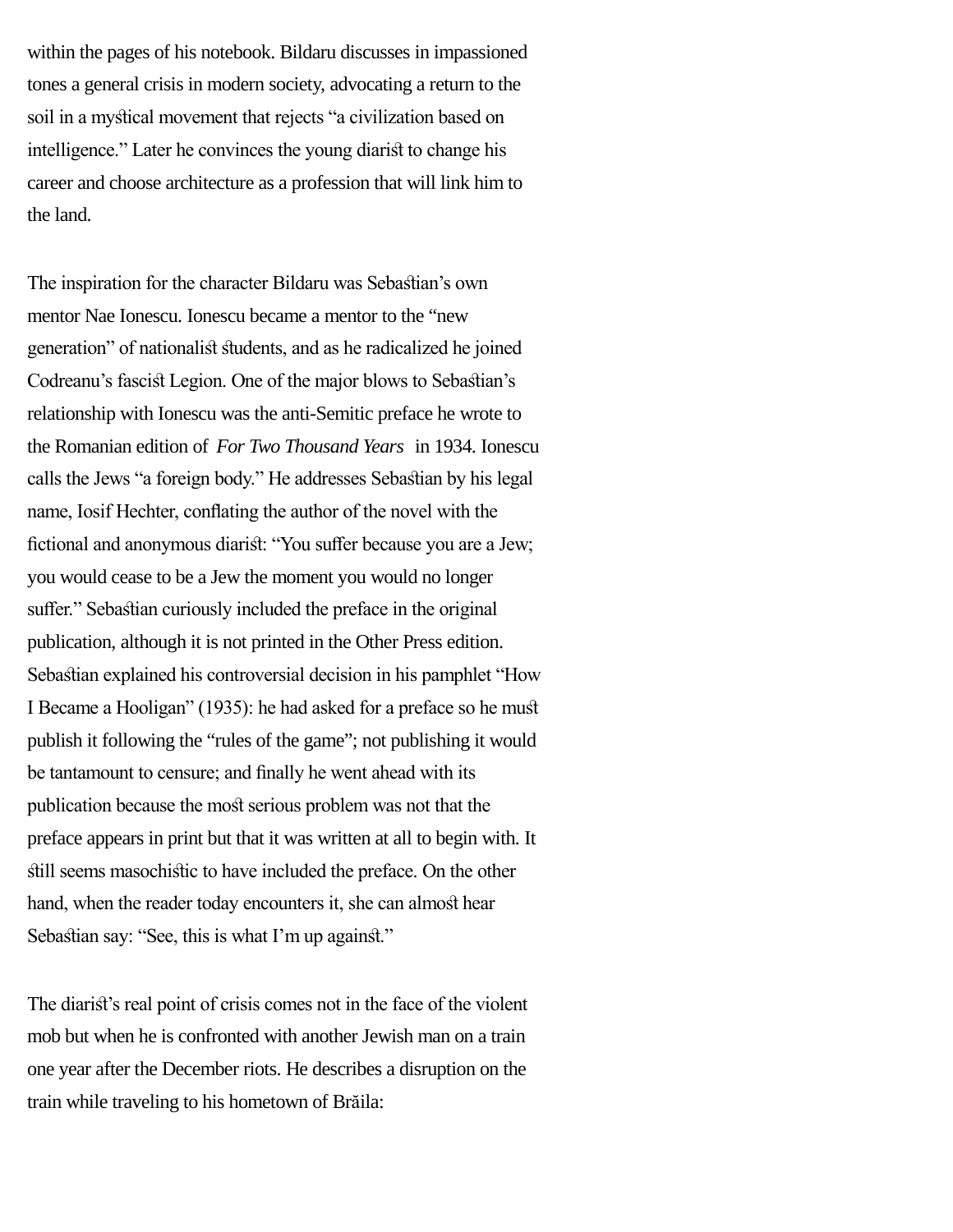"Just what I need!" I'd just been congratulating myself on fnding such a good seat, on such a day, in the Chrismas holiday rush, in a train overrun by students and soldiers heading for the provinces, and behold our Jewish friend, dragging an entire household behind him, opening the door wide to let in the cold air, pushing my suitcase aside, stepping on my toes, finging his overcoat over mine and then pressing his way on to the bench between myself and my neighbor, begging pardon with his eyes, though no less tenacious for that in his determination to secure a seat, as guaranteed by his ticket, which he held ostentatiously between his fingers.

Everyone smiled at this comical apparition, and I tried to do the same myself, which took a certain effort, as I pitied him for being ridiculous and was at the same time deeply anxious not to appear friendly to him.

Throughout the novel, Sebasian sketches evocative portraits of characters, although this "comical apparition" truly stands out. Our diarist grows ashamed of his response, and goes out of his way to hold a long conversation with the man who turns out to be a vendor of Jewish books named Abraham Sulitzer. But the diaris's selfidentifcation as a Jew in front of the other passengers is sill a punishment: he begins to speak with a Yiddish lilt to his voice "determined to punish myself properly, to redeem my earlier cowardice." The controversial Russian-born French Jewish writer Irène Némirovsky's short story "Fraternity" (1937) also takes place on a train and is almost contemporary to Sebastian's novel. In "Fraternity," Chrisian Rabinovitch shares a cabin with a poor Russian Jew with the same last name and protests, maybe too much, that they cannot possibly have anything in common. But in Sebastian's book, the protagonist forces himself to come to terms with his shame at being Jewish, and with his horror at his own shame. The most important question for the protagonist is: "Let's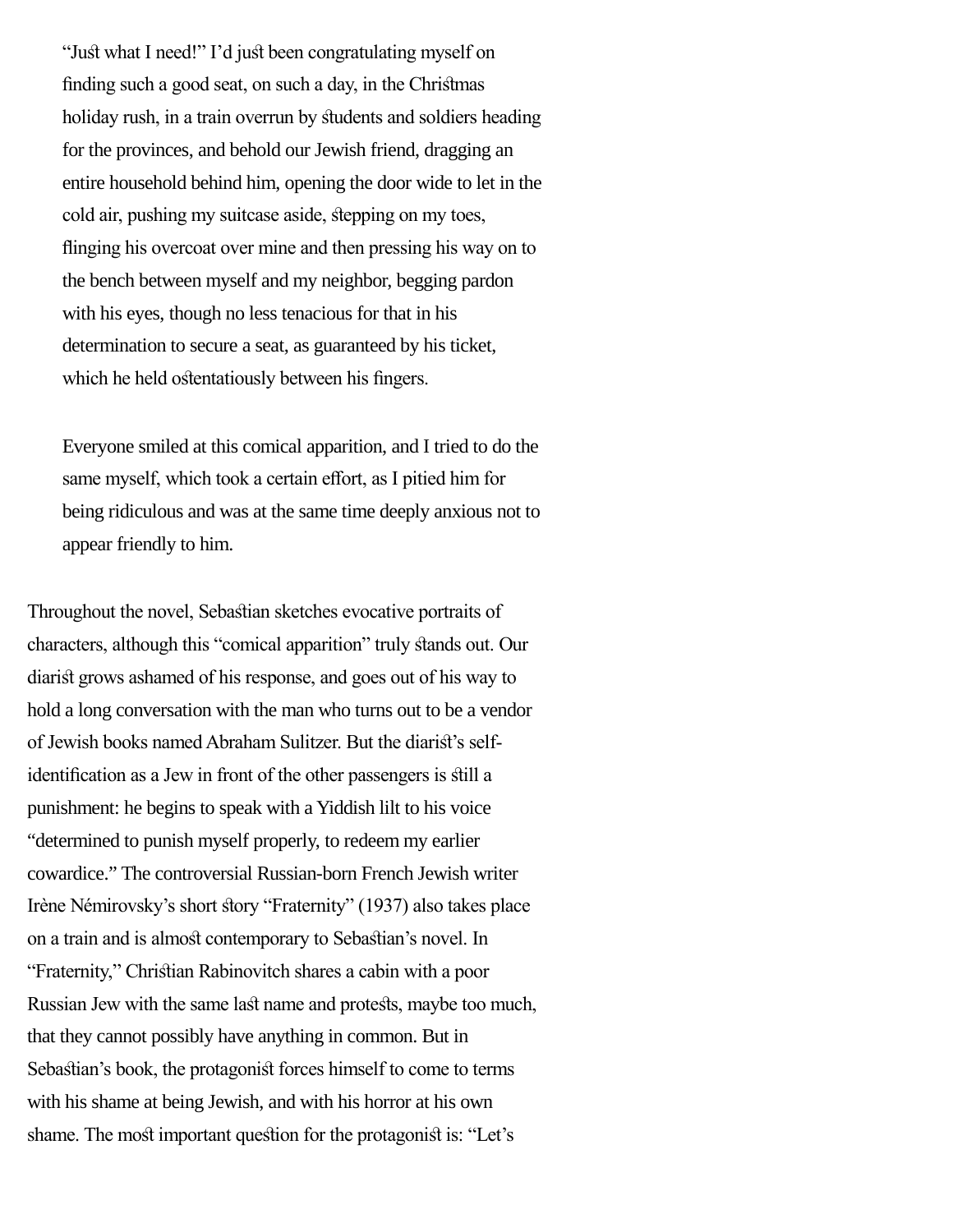presume that the hosility of anti-Semites is, in the end, endurable. But how do we proceed with our own internal conflict?"

Sulitzer's appearance awakens in the diarist reflections on his own family history and its parallels with Romanian national history. He sets up a binary in the family. On his father's side, we fnd Wallachians who have lived in Romania for over a century, who speak Romanian and wear traditional peasant dress. The diarist finds in them a kind of resilience and reserve. His mother's family is from Bukovina. They are religious, learned in Jewish letters, but also melancholy and weak. I would not call the diaris's remarks about his mother's side self-hating but instead they demonstrate the diarist's angst about the place of Jews in Romania, especially those from the post-1918 territories. The sides of his family represent the "divide between the Danube and the ghetto." Ó Ceallaigh translates the original Romanian word *Neînțelegerea* as "divide"; it could also mean a misunderstanding, and that the places are perhaps not permanently separated but divided through confusion or a misconstruction.

After finishing his studies in architecture, the diarist is not any closer to fnding the spirit of the Romanian soil, as professor Bildaru thought he would be. His two years in Paris in the early 1930s are also fruitless. In a reversal of typical portrayals of the city of lights as a paradise for intellectual expats, the diarist decides: "Security provides a poor environment for refection." He returns home to confront the increasingly tense situation in Bucharest. We see a change in the diaris, from the conficted university sudent now to a man who is determined to think clearly. Looking closely at political arguments in Romania does not drag him into despair but rather sets him up as the only character in this novel who is not seeing things in black and white, the only character able to face the gray areas of national identities.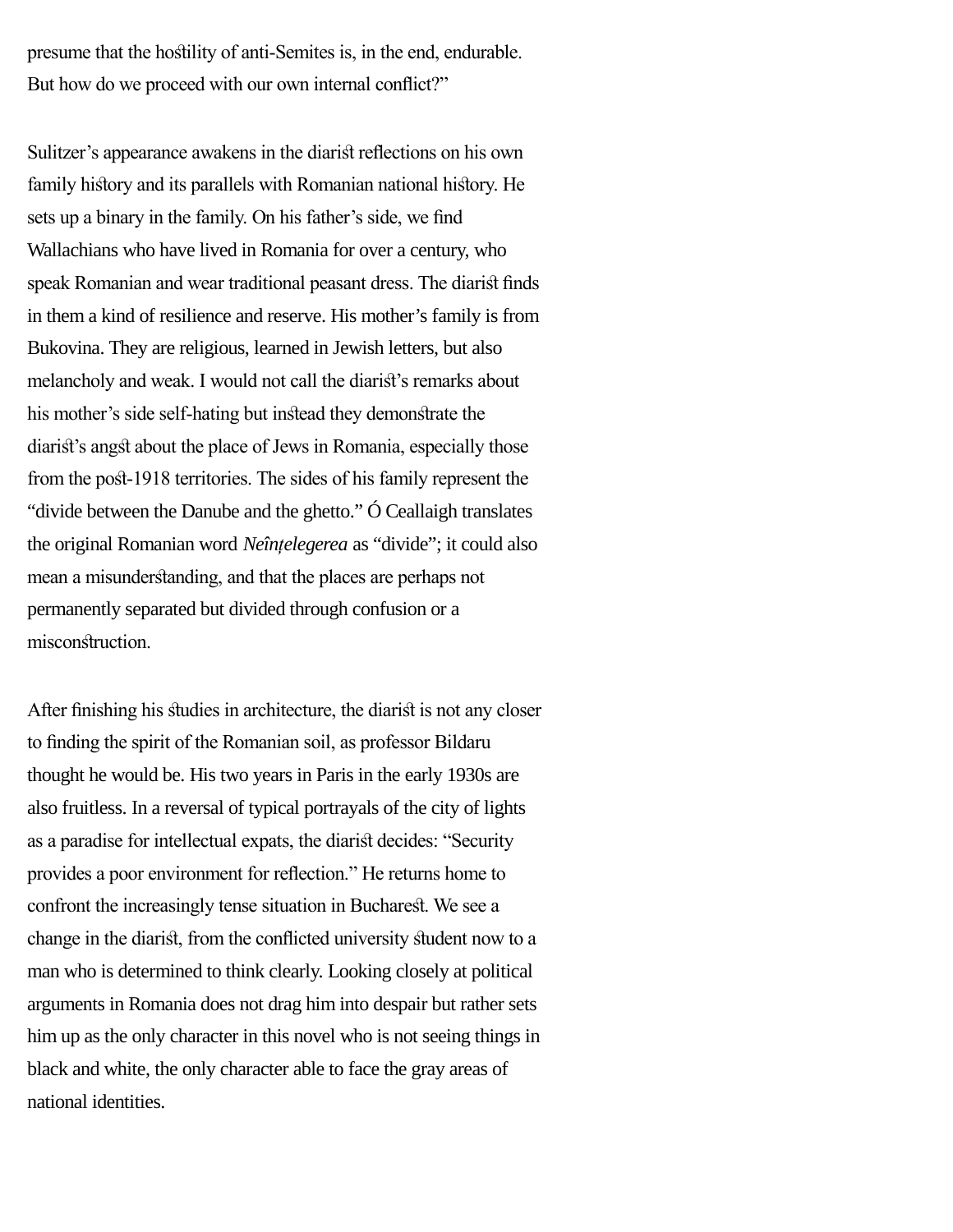In the fnal parts of the novel, which take place in the early 1930s, the diarist faces a new wave of anti-Semitism. This time the movement is more concrete and menacing. The ideology he struggles to unpack, and the one he ends up truly fearing, is the nihilism of an acquaintance from his university days, Ștefan Pârlea. Pârlea is based on Sebasian's friend and the famous philosopher Emil Cioran. The main question for Pârlea is: "[I]s the state at the point of collapse or is it not?" The nihilist explains his position by saying that there is a drought and the country needs rain, so what if it comes with hail, meaning "if the revolution demands a pogrom, then give it a pogrom." The diarist muses he could have replied: " $[A]$ metaphor is inadequate in the face of a bloodbath."

Attending Pârlea's lecture as the audience chants an anti-Semitic song, and hearing cries of "Death to the Yids!" on Boulevard Elisabeta, the diarist senses a coming tragedy.

It is extremely difficult to follow the progressive hardening of enmity from one day to the next. Suddenly you find yourself surrounded on all sides, and have no idea how or when it happened. Scattered minor occurrences, gestures of no great account, the making of casual little threats. An argument in a tram today, a newspaper article tomorrow, a broken window after that. These things seem random, unconnected, frivolous. Then, one fne morning, you feel unable to breathe.

What is even harder to comprehend is that nobody involved in any of this, absolutely nobody, bears any blame.

The diarist has spent his efforts in his diaries avoiding abstraction, and dealing with his own past and unresolved questions about his place in Romania. He is all the more isolated as he bears witness to the refusal of those around him to accept that a person is at the root of each initially inconsequential insult, that the arm that punches you